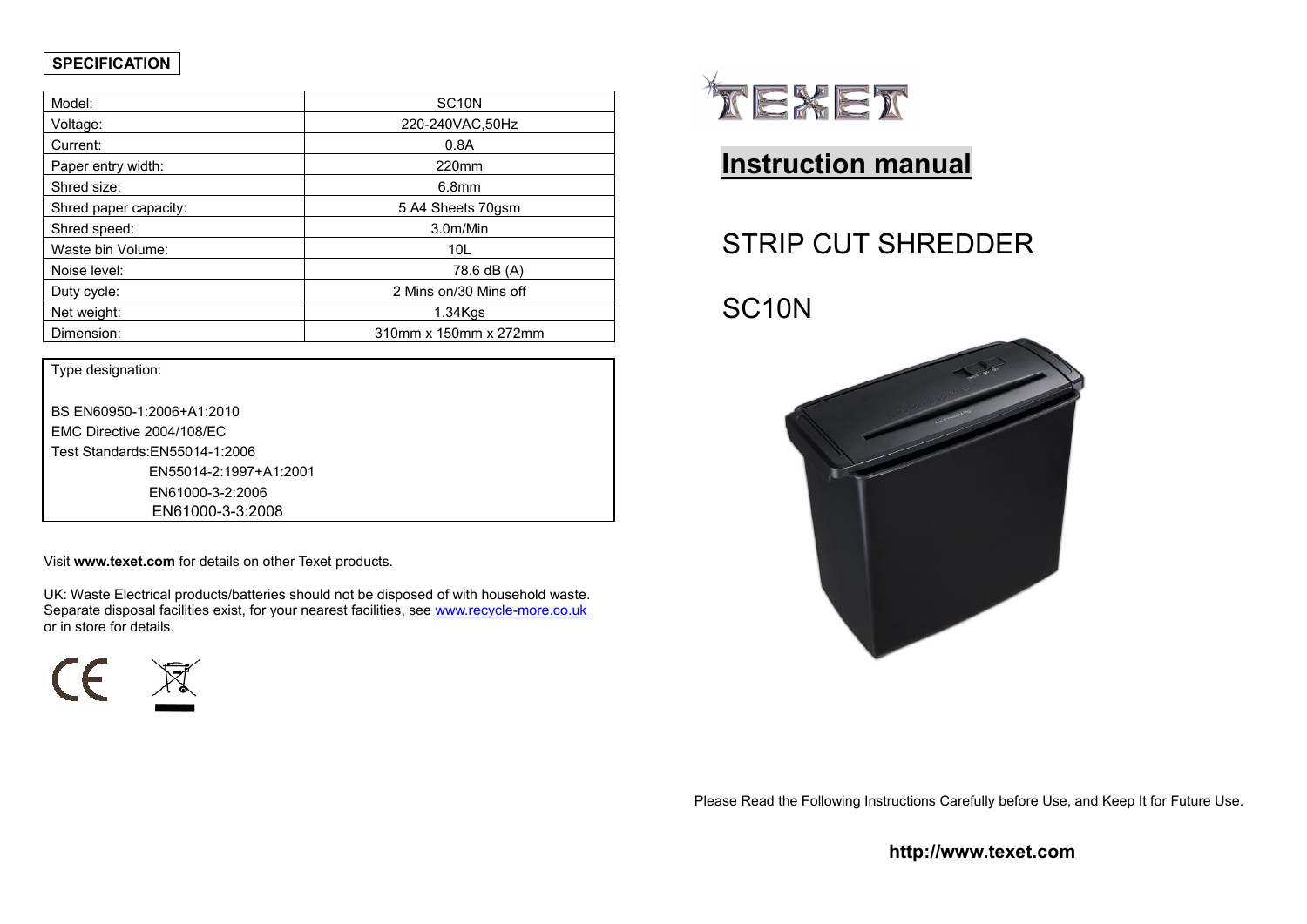Thank you for purchasing the TEXET Strip Cut Shredder, SC10N, with normal use and maintenance, your shredder will provide years of satisfactory performance. Please read the instruction manual carefully and retain for future reference.



Feed Slot

#### **Figure**

 To protect this shredder correctly and avoid any damage, please make sure you understand the following warning symbols:

#### **Cautions**:

The incorrect operation may cause personal injury or damage property.The plug socket outlet should be easily accessible.

BS plug fuse maximum 3A.

| <b>WARNING SYMBOLS</b> |                                                                                                               |  |                                                                                                           |  |  |
|------------------------|---------------------------------------------------------------------------------------------------------------|--|-----------------------------------------------------------------------------------------------------------|--|--|
|                        | Please keep soft cloths, ties away<br>from the paper entry.                                                   |  | To prevent damage to the cutters,<br>remove paper clips, staples and<br>other fasteners before shredding. |  |  |
|                        | Please keep your hands out of the<br>paper entry. The sharp blade<br>inside the shredder may cause<br>injury. |  | Please keep your hair away from<br>the shredder.                                                          |  |  |
|                        | Please keep children away from<br>this shredder. The sharp blade<br>inside the shredder may harm<br>children  |  | Please do not spray any<br>flammable gas, water or oil onto<br>this shredder, it may cause fire.          |  |  |



### **OPERATIONS**

#### **Setup:**

1. Remove the shredder from the outer carton.

2. Place the shredder head on top of the bin.

#### **Shredder Capacity:**

The SC10N will shred 5 sheets of A4 70g paper at once and will accept paper width up to 220mm.When shredding smaller items like envelopes or credit card receipts, insert them through the middle of the feed slot.

The paper sensor is located in the centre of the main feed slot. When paper is inserted, the sensor starts the Blades. When the paper has gone through the shredder, the sensor will switch the Blades off.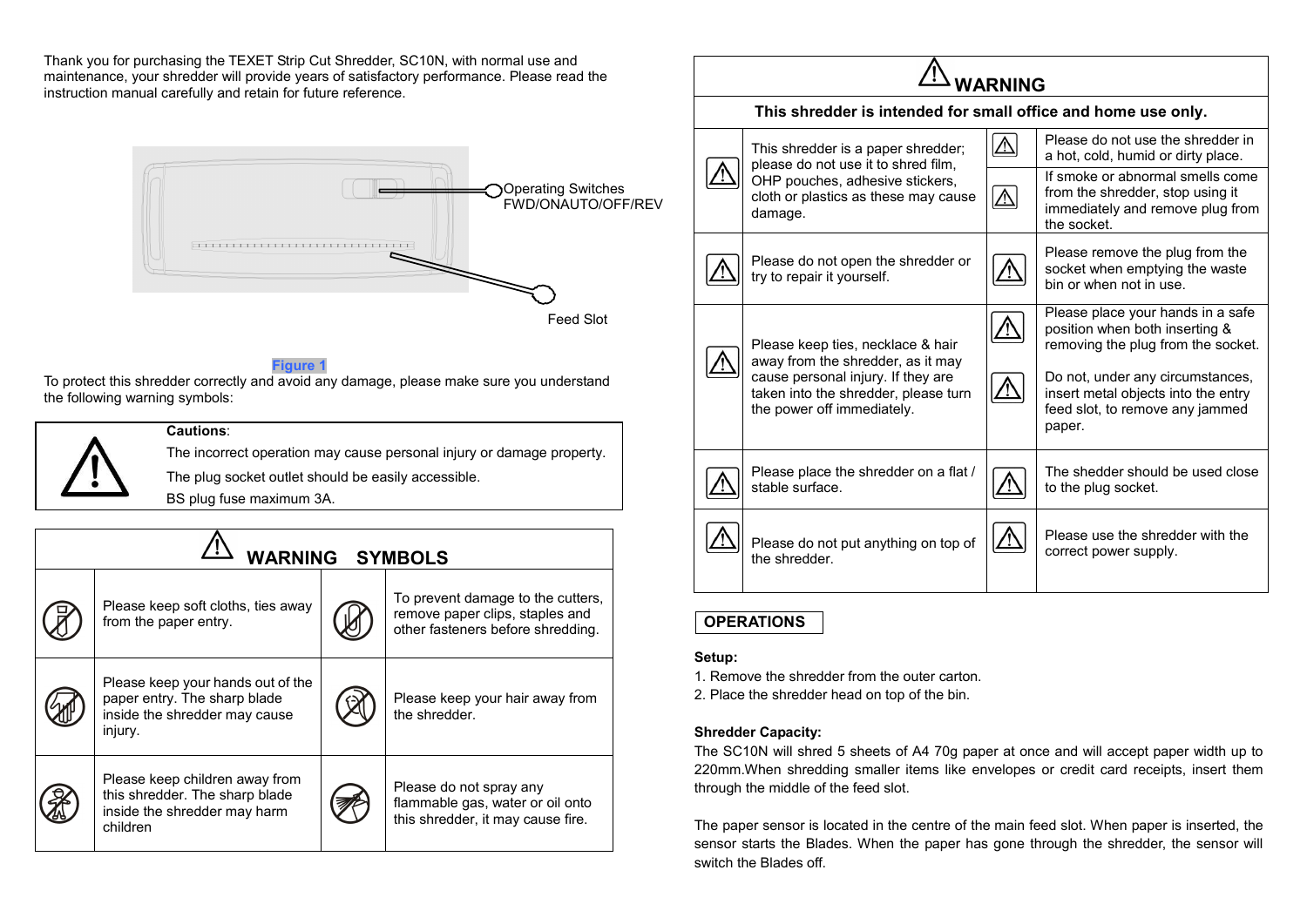#### **Operating the Shredder**:

- 1. Prepare the paper to be shredded by removing paper clips and any other objects that may jam in the feed slot. However, please note that the shredder can shred staples, though for optimal performance, their removal is advised.
- 2. Only feed 5 sheets of 70g A4 paper at any one time into the Shredder.
- 3. To start shredding ensure the switch is in the ON/AUTO/ position.

**FWD:** This switch allows you to clear the Paper jam, together with the REV switch, which will then allow you to continue your shredding.

**ON/AUTO:** Activates the auto shred function, the shredder will start automatically when an item is inserted into the paper feed slot and will stop once the paper has been shredded.

**OFF**: Please ensure when the shredder is not in use, you switch the Shredder to the off position, at all times. Always remove the Plug from the mains power socket.

**REV**: This switch allows you to clear the Paper jam by reversing the paper back out from the Shredder if the paper jams before it is fully shredded. It can also be used together with the FWD switch to clear any paper jammed within the blades.

#### **Safety Switch:**

The SC10N is equipped with a motor overload protection device; the normal short duty cycle for continuous shredding is a maximum capacity of 2 minutes on & 30 minutes off. The power may terminate automatically in case of the following situations:

- 1. Operating the shredder at maximum capacity continuously for a prolonged period of time, e.g. more than 2 minutes without stopping.
- 2. Exceeding the shredding capacity e.g. inserting more than 5 sheets at one time, or if the paper is not fed straight into the feed slot.

Both of these operations may result in the activation of the automatic motor overload protection, which terminates the power to the unit. If this occurs, you should:

- 1. Move the Switch to the **OFF** position, then unplug the power cord from the mains power socket and wait at least 30 minutes for the overload protection to reset. Tear or cut off any excess paper from the top of the shredder.
- 2. Plug the power cord back into the mains power socket and place the switch in **REV.** Pull the remaining paper out from the cutters. Move the switch to the **FWD** position to clear any excess paper than may still be in the Blades.
- 3. Place the switch back to the **ON/AUTO** position and ensure that the feed slot is clear, you are now ready to resume normal shredding.

Please note If the shredder has overheated, it will automatically shut down and will restart again after 30 minutes.

#### **Clearing the Blades for Paper Jams.**

If paper becomes jammed during the shredding move the switch alternatively between FWD and REV 2-3 times to clear any paper shreds jammed in the Blades. During this process, paper may exit the feed slot, this can be removed manually.

Please ensure you move the switch to the OFF position and unplug from the mains power socket before manually removing the paper

#### **ALWAYS UNPLUG THE SHREDDER BEFORE ATTEMPTING TO MANUALLY REMOVE AN ITEM FROM THE PAPER ENTRY.**

#### **DO NOT, UNDER ANY CIRCUMSTANCES, INSERT METAL OBJECTS INTO THE ENTRY FEED SLOT, TO REMOVE THE JAMMED PAPER.**

### **Maintenance**

#### **Warning:**

.

When you want to clean the shredder, please make sure you have switched off the shredder and removed the plug from its mains power socket.

- Always use a dry non abrasive soft cloth when cleaning the shredder.
- The shredder cover and waste bin are made from plastic; therefore please do not use abrasive cleaners or solvent based liquids.
- To maintain the quality of your shredder blades please use Texet LB12 lubricating sheets once a month.
- **•** Do not allow the Shredder to come into contact with water at any time.

## ■ Waste Emptying:

- 1. When you empty the waste bin, please make sure the unit is switched off and unplugged.
- 2. Place back the shredder head onto the bin correctly.



Paper can be easily jammed in the blades, if the waste bin is allowed to get too full, therefore please empty the waste bin after 10 sheets have been shredded.

#### **Recycling:**

Please dispose of waste paper responsibly at an approved disposal site or recycling facility. Do not dispose of paper in household waste.